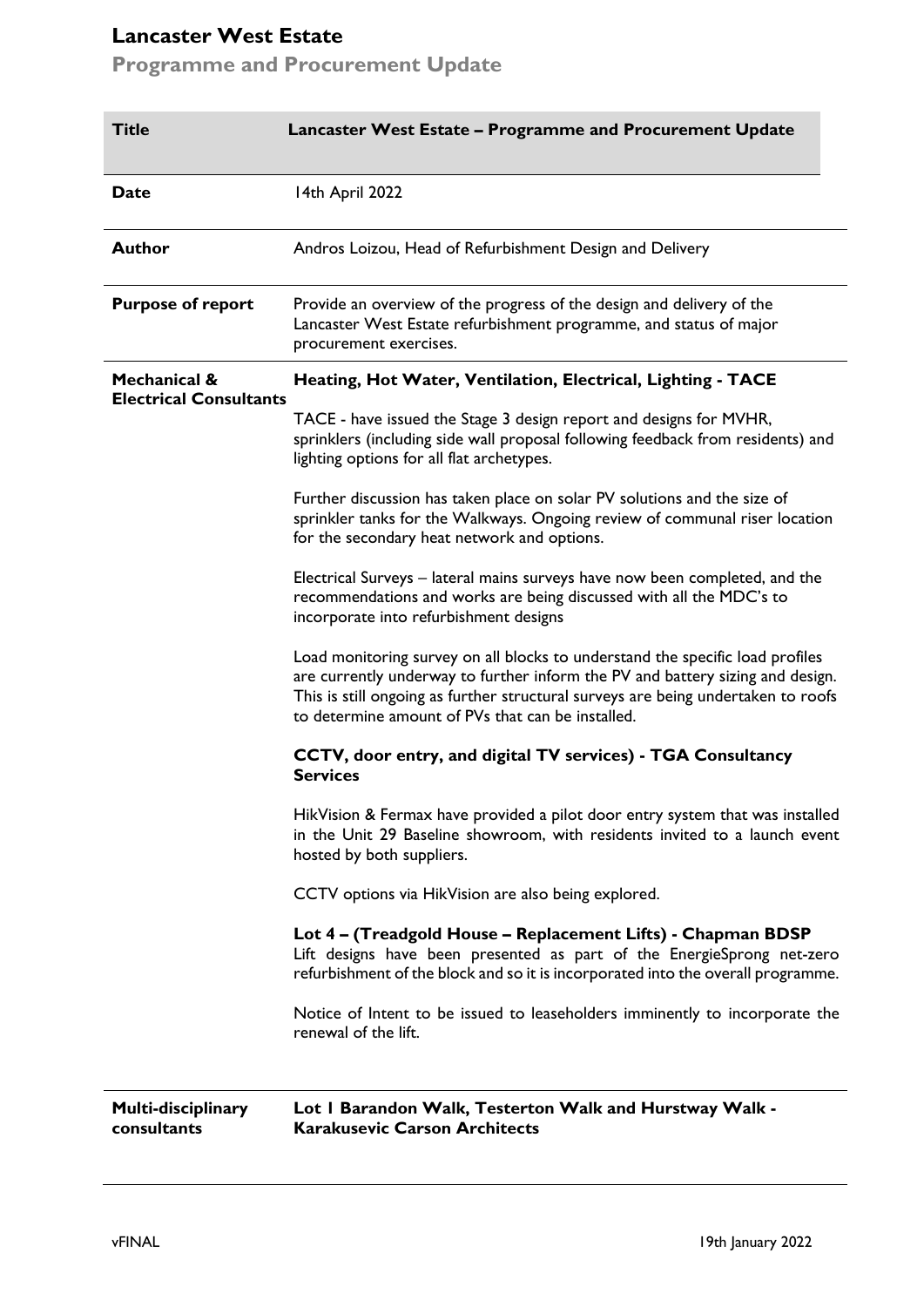# **Lancaster West Estate Programme and Procurement Update**

**Walkways Roof Project** – Tender process has begun. The procurement route is via the LHC Framework, with a return date for 16 May 2022.

Proceeding to Phase 2 of the resident co-design process - Emerging Preferences and Choices – the design options have been developed using the Initial Design Ideas feedback report as a starting point. KCA will provide engagement materials which will include samples, models etc. that residents can feel and use. Resident engagement will commence in mid-May.

### **Lot 2 Camelford Walk, Camelford Court, Clarendon Walk and Talbot Walk - Penoyre & Prasad**

Proceeding to Phase 2 of the resident co-design process - Emerging Preferences and Choices – design options have been developed using the Initial Design Ideas feedback report as a starting point. P&P have provided engagement materials which includes samples, models etc. that residents can feel and use. Resident engagement will commence on 27<sup>th</sup> April 2022 with a drop-in day at the Baseline showroom; a questionnaire will be sent out to all residents for them to vote on the various options for their block.

# **Camelford Court Bio-Solar Roof Project**

Roof renewal works have now reached practical completion. CWG finished the works officially on the 11th March and the final account indicates a saving of circa 10% of the contract sum.

# **Clarendon Walk & Talbot Walk Roof Project**

Contractor was appointed and roof renewal works started on 15th February 2022. Scaffolding with hoist has been erected at both blocks with stripping out works underway, planned completion in June 2022.

# **Camelford Walk Roof Project**

Roof upgrading works brought forward to commence before main works, including new warm roof and PV panels with some green roof depending on residents' decision. Planning application was submitted in February 2022 and we are in process of preparing the documents and drawings to go out to tender.

# **Lot 3 Morland House & Talbot Grove House - ECD Architects**

Completed Phase 2 of the resident co-design process Emerging Preferences and Choices. ECD provided engagement materials which included samples, models etc. that residents can feel and use. Resident engagement included a live webinar on 15<sup>th</sup> February and drop-in day on 17<sup>th</sup> February at the Baseline showroom. Following this a survey questionnaire was sent out to all residents for them to vote on the various options for their block which we have now received back and analysed the results. ECD architects can now move to RIBA Stage 3 and start preparing the planning pack.

# **Lot 4 Treadgold House - ECD Architects**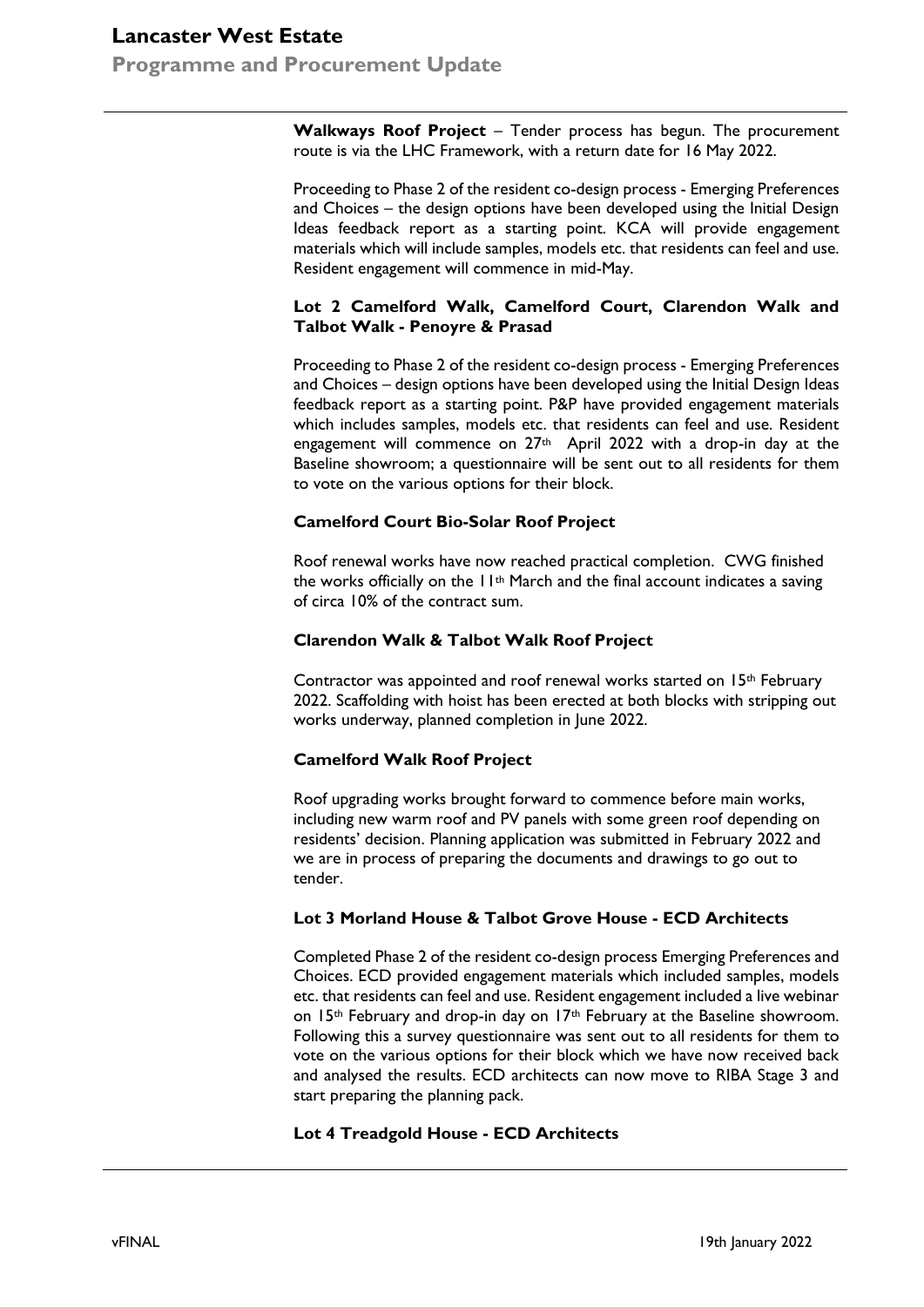# **Lancaster West Estate Programme and Procurement Update**

A lengthy tender period (including a relaunch as two stage which came into effect at the end of November) ended on 1st February. Following this, a tender evaluation took place in February and March and United Living will be awarded the contract following leadership approval on the 17th March.

The appointed Solution Provider (Contractor) will have a five-month design period including resident engagement and planning consultation before commencing construction in September of this year.

# **Lot 5 Camborne Mews - ECD Architects**

Proceeding to Phase 2 of the resident co-design process - Emerging Preferences and Choices – the design options have been developed using the Initial Design Ideas feedback report as a starting point. ECD have provided engagement materials which includes samples, models etc. that residents can feel and use. Resident engagement will commence in May 2022 with a drop-in day at the Baseline showroom, after which a questionnaire will be sent out to all residents for them to vote on the various options for their block.

### **Lot 6 Verity Close - ECD Architects**

Phase 2 resident engagement completed in February. A webinar kicked things off followed by a Unit 29 drop in, approximately 70% of residents gave their feedback. Residents chose their preferences on wall, roof & window finishes. The design team have just submitted their draft Stage 2 report which is being reviewed internally.

#### **Pilot Schemes**

# **Video Door Entry Systems**

The Hikvision door entry system has been installed and live since the start of November – we continue to collect feedback from residents on their views of the system.

A second and third door entry option has been installed by Fermax outside Unit 29 and a demonstration took place at the beginning of February.

Both Hikvision and Fermax systems are being compared against the same set of survey questions offered to residents, to ensure a like-for-like comparison which allows for a co-design decision to be made at the end of Phase 2 resident engagement.

#### **411 Testerton Walk**

To trial full retrofit measures, that include internal wall insulation, fire safety works, sprinklers, MVHR and full internal refurbishment that includes kitchen and bathroom renewals.

All the triple glazed windows and balcony doors have now been installed. The contractor will now proceed in installing all the partition walls, with a completion date envisaged for end of May.

#### **19 & 23 Morland House (MVHRs)**

Installation of MVHR's completed, with learning being captured in an overall